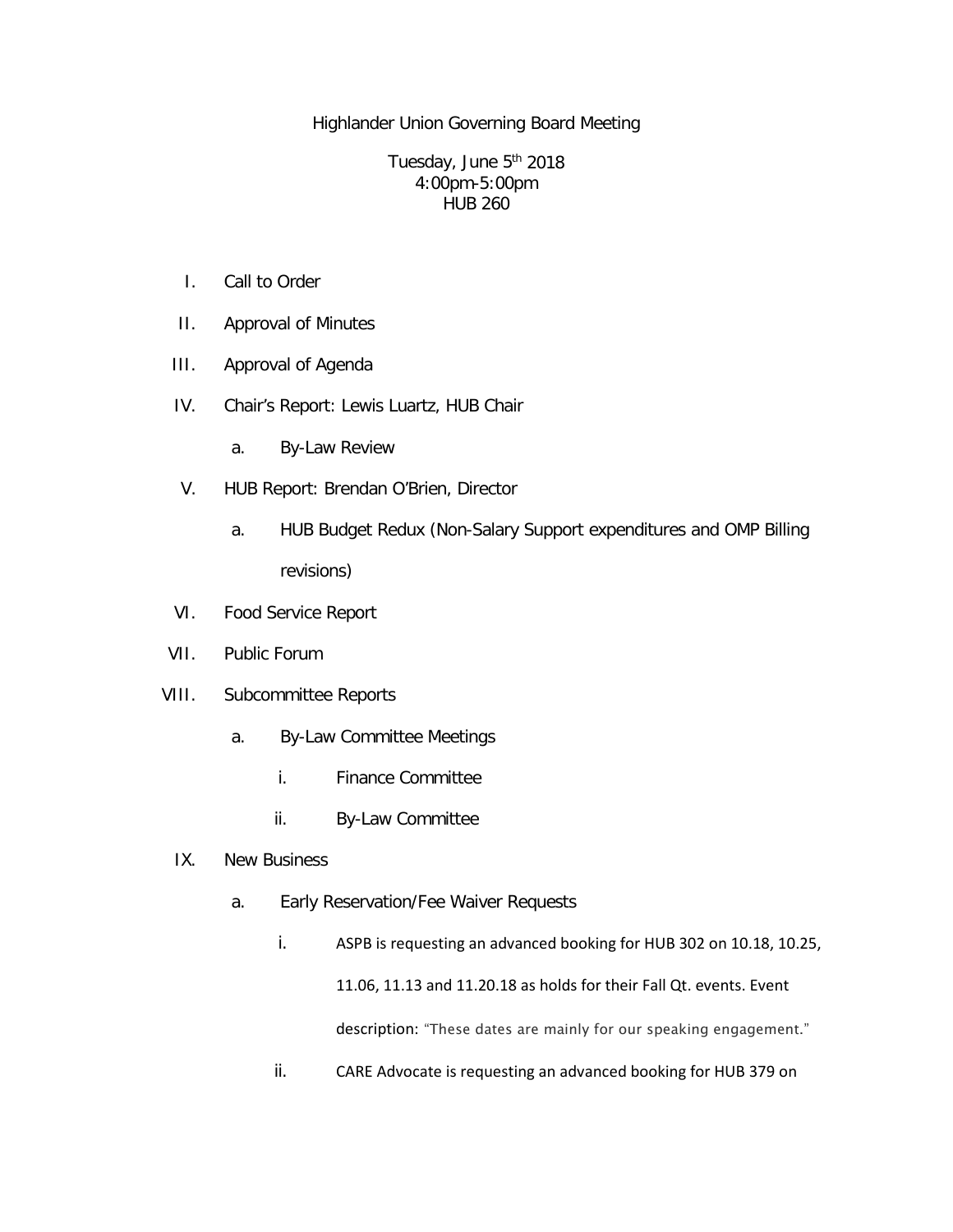multiple dates for their "Spring is healing" events. Event description: "Empowerment & Healing Series: Yoga as Healing Yoga as Healing is an eight-week yoga series for survivors of sexual trauma explores reconnection to the self through mind, body and spirit. This program provides survivors of sexual violence a means of becoming reacquainted with their bodies, helps them become grounded in the present moment, and allows them to explore the benefits of mindfulness as they connect breath to movement in guided practice and meditation.."

- iii. Housing Services is requesting a *Fee waiver* for HUB 302 on 09.11-12.18 for their "Residential Life Student Leader Training". Event description: "We will be hosting our annual diversity training for 150 student leaders in the department of Residential Life. During this training we will be doing interactive activities and watching performances that explore our students staffs various identities, look at privilege, and how to be an ally."
- iv. LGBT Resource Center is requesting an advanced booking for HUB 302 and 260 on 11.15.18 for their "The Singing Bois" event. Event description: "The Singing Bois is a pop band that performs original and cover songs showcasing vocal harmonies and queer/trans stories. Their musical revue, A Queer Story of the Boy Band, features three singers and three instrumentalists performing a range of genres including barbershop, bolero, doo wop, Motown, soul, R&B, and rock. The show also contains multiple dance sequences (including tap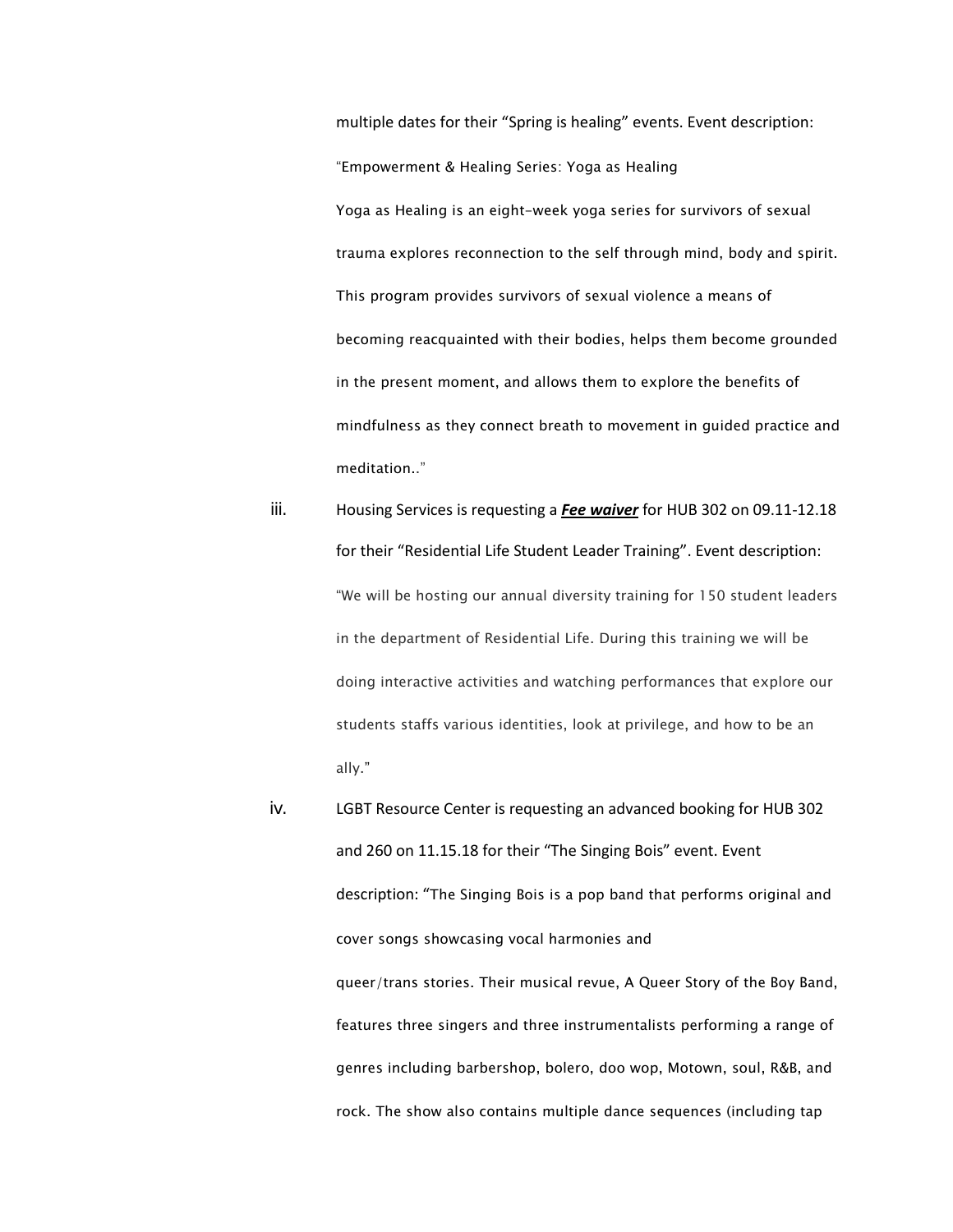dance) and projections."

v. LGBT Resource Center is also requesting an advanced booking for all HUB rooms on 11.23.19 for their "2<sup>nd</sup> CCC + LGBTQ + Summit" event. Event Description: "The purpose of the  $CCC + LGBTO + Summit$  is to reach out to future Highlanders currently attending California Community Colleges. The first Summit in 2017 was at capacity, bringing together students, staff, and faculty to address LGBTQ issues at CCC and to share LGBTQ resources. The Summit also raises UCR's profile as we are trudge to enroll more transfer students, and provides leadership skills for UCR students helping to plan the event.

Please note that this is a 2019 event. It takes at least a year to plan the Summit because we collaborate with CCC students, staff, and faculty." vi. Native American Student Programs is requesting an advanced booking for all HUB rooms on 05.11.19 for their annual "Medicine Ways Conference". Event description: "For over three decades, the annual Medicine Ways Conference has been hosted by the Native American Student Association and Native American Student Programs the the University of California, Riverside and has invited the campus community, students, staff, faculty and local community people to partake in this unique event. Each year the Native American Student Association, NASP, and the Rupert Costo Chair in Native American Studies work together to put on this wonderful event in which guest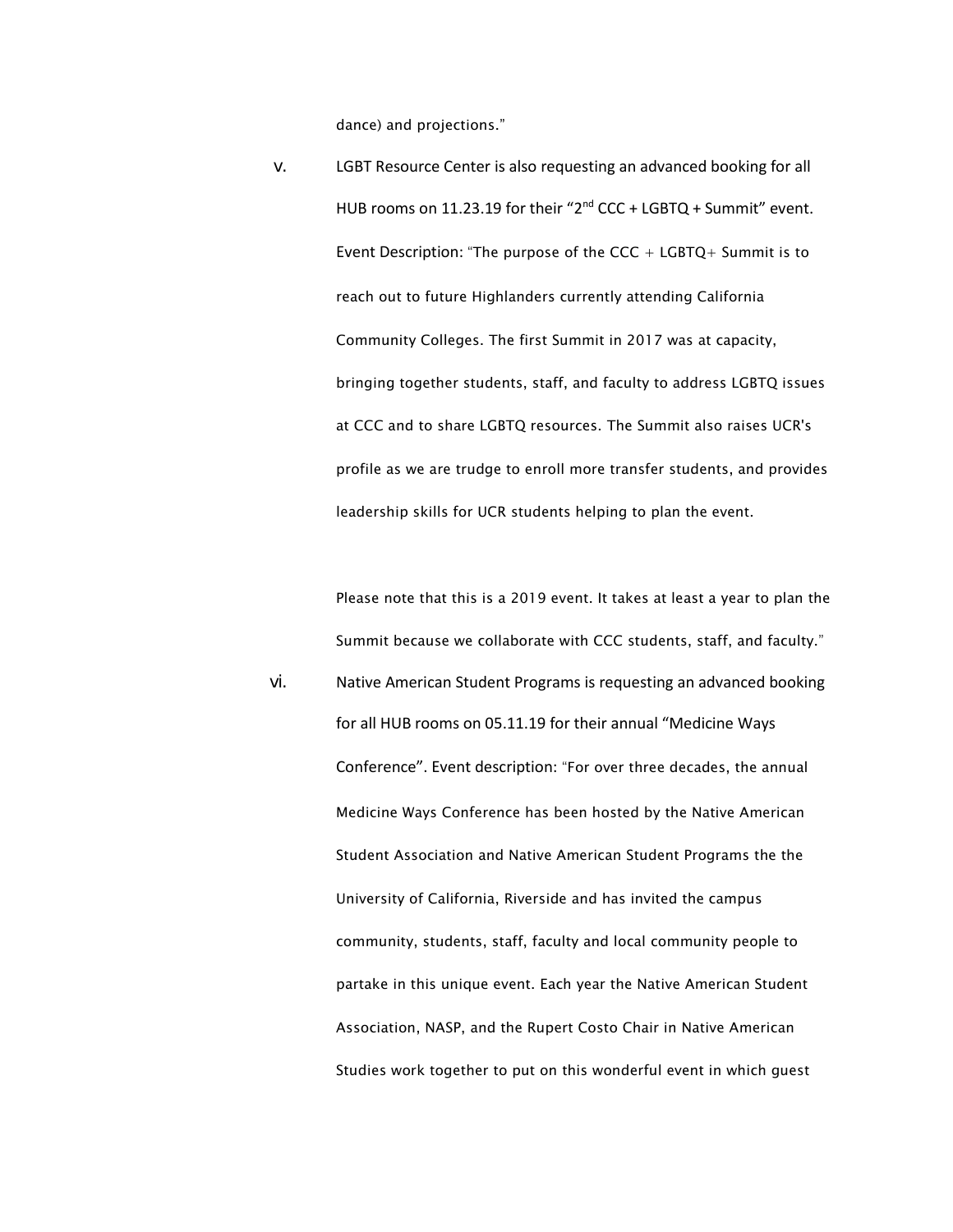presentations and workshops are held according to the theme the conference focuses on each year. The theme this year is Relationships: Sustaining Unity in our Community. Several workshops will discuss the ways that people relate to the environment, to their community, to their families and to themselves. The main speakers will be discussing Native American conceptions of healthy relationships and wellness within differing contexts. In addition to the conference workshops will have main speakers speaking about establishing, maintaining and sustaining healthy relationships in their community. The costs associated with the event will be shared between NASP, and the Costo Chair in Native American Studies."

- vii. The student organization PODER is requesting an advanced waiver for HUB 302 on 05.25.19 for their annual "Dreaming of a Higher Education" fundraiser banquet. Event description: "Our annual "Dreaming of a Higher Education" Fundraiser Banquet helps raise scholarship funds for UCR undocumented students. This banquet takes place each year during spring quarter in the month of May. On the day of the banquet, P.O.D.E.R. members begin setting up for the event at 3PM and guests arrive at 6PM. Our event is over at 9:30PM. During the event, we have live music, catered food, and a silent auction. We also have keynote, staff, and student speakers throughout the event."
- viii. Undergraduate Admissions is requesting an advanced booking and *fee waiver* for HUB 302, 355, 367 and 379 on 10.12.18 for their "Winter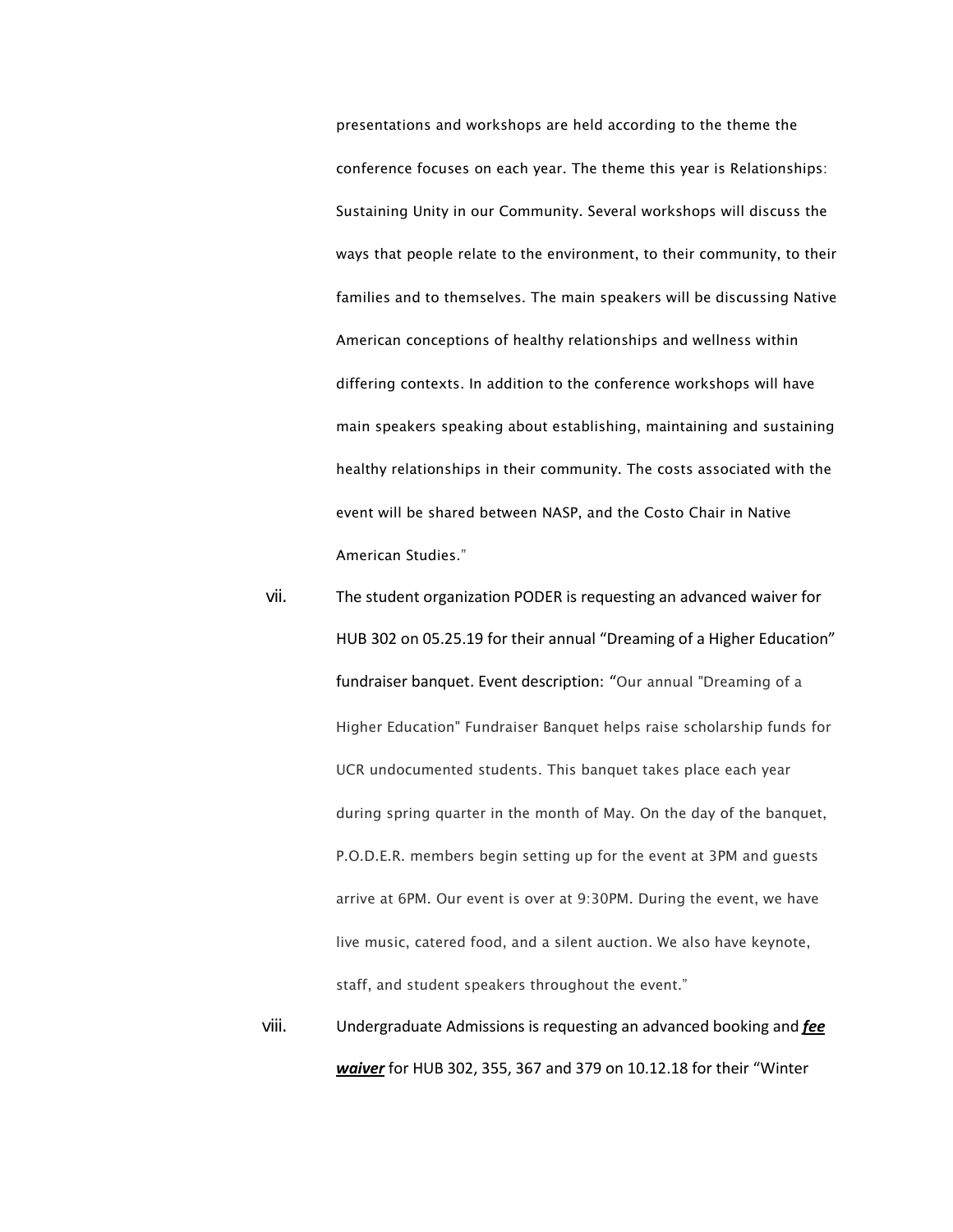Transfer Celebration" event. Event description: "This event is for Winter 2019 Winter Admitted Students to celebrate their admittance into UCR. They will learn more about campus resources and the benefits of transferring to UCR."

ix. Undergraduate Admissions is also requesting an advanced booking and *fee waiver* for all HUB rooms on 03.22.19 for the "Odyssey of the Mind" event. Event description: "Odyssey of the Mind, often called OM is a creative problem-solving program involving students from kindergarten through college. Team members work together at length to solve a predefined long-term problem and present their solution to the problem at a competition."

## x. Undergraduate Admissions is requesting *fee waivers* for all of the already advanced booking approved events below.

- 1. "Puente Writer's Conference" HUB 355, 268, 260 and 265 on 06.27-29.18."Puente Writers Conference is bringing in 45 Puente students, prospective UCR transfer students) and providing them with opportunities to learn and develop writing skills."
- 2. "Transfer Day" HUB 269, 268, 260 and 265 on 10.19.18.

"Prospective Transfer students are invited to Application and financial aid workshops; college sessions; student organization fair; student panel."

3. "My Black Experience" HUB 265 on 10.26.18. "Prospective African American High school students are invited to attend a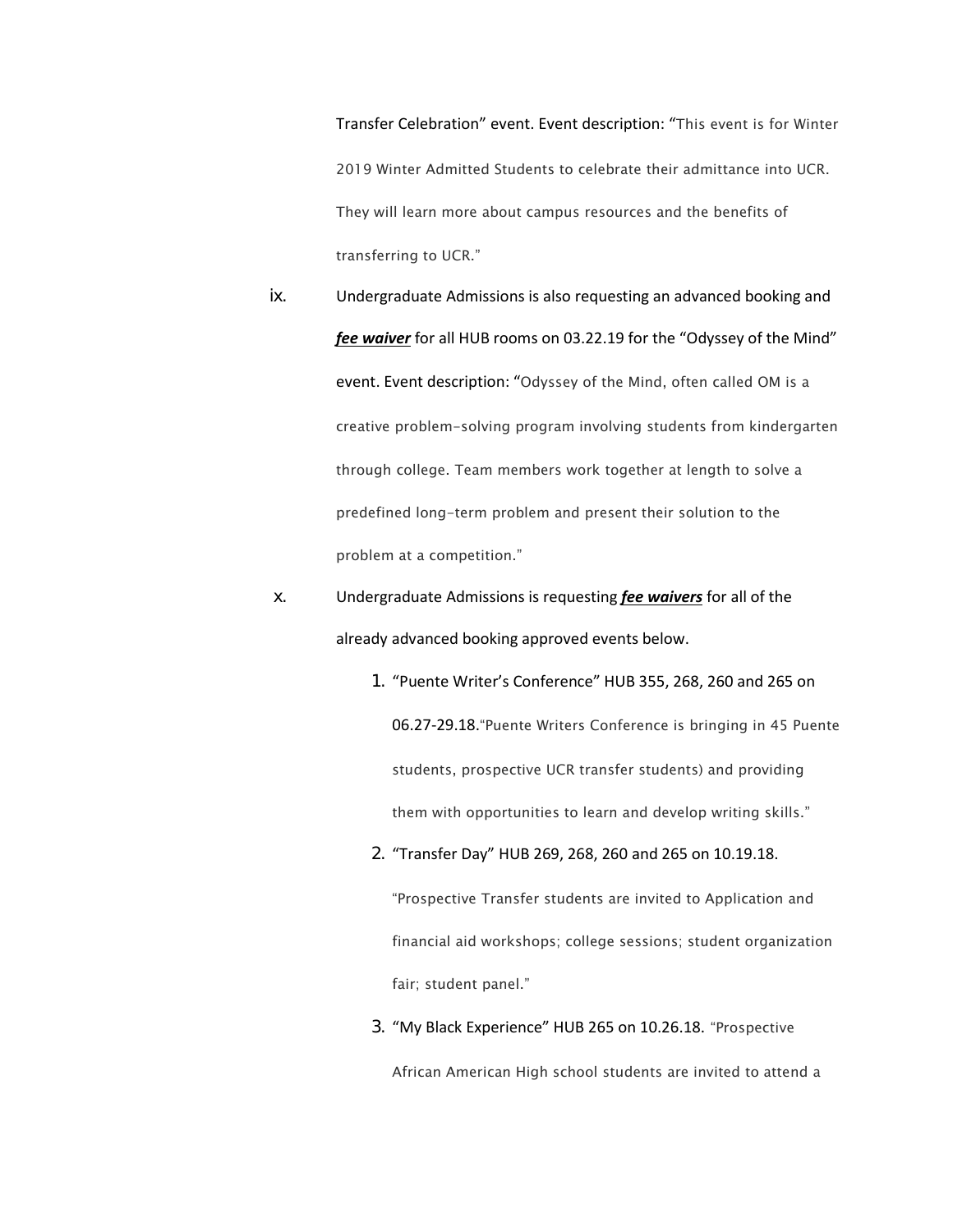cultural experience of UCR education with academic and cultural workshops, resource tabling and a campus tour."

- 4. "Puente Day" all HUB rooms except HUB 268 on 11.16.18. "The purpose of these visits is to expose prospective students to the UCR culture and answer any questions regarding application, admission, and enrollment to UCR."
- 5. "Community College Transfer Summit" all HUB rooms on 01.10.19. "Community College counselors are invited to attend a series of college presentations, campus and Glen Mor tours, Financial Aid and Undergraduate Admissions presentations."
- 6. "R' Umjoa Day" all HUB rooms except HUB 355 on 02.01.19.

"UMOJA is a community of educators and learners committed to the academic success, personal growth and self-actualization of African American and other students. Event is held to encourage African American students in their pursuit of higher education at UCR."

- 7. "Scholarship Celebration" all HUB rooms on 04.06.19. "Admitted freshman students who received a Regent or Chancellor level scholarships attend a breakfast with their college."
- 8. "Umoja Symposium" all HUB rooms on 04.19.19. "UMOJA is a community of educators and learners committed to the academic success, personal growth and self-actualization of African American and other students. Event is held to